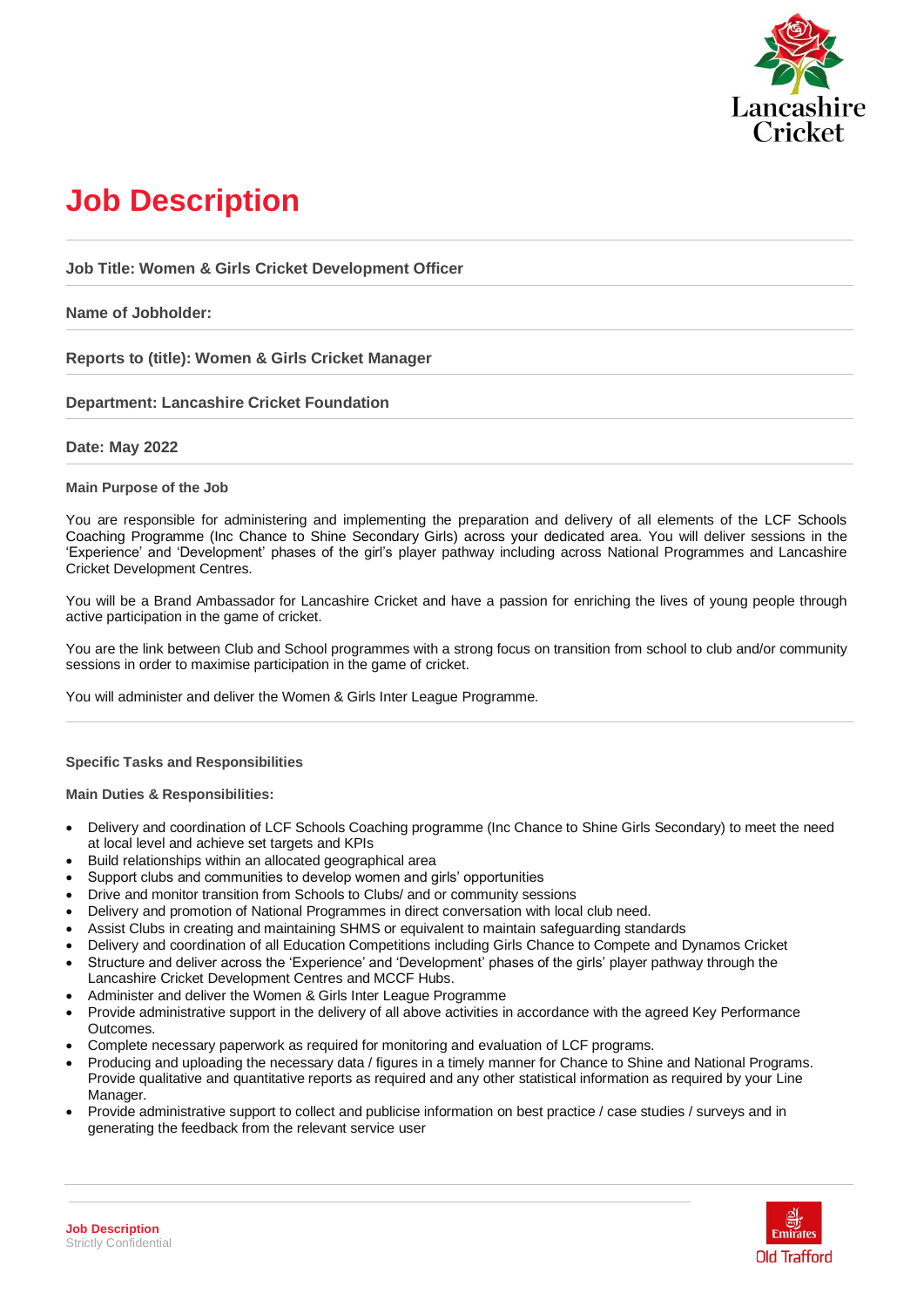

## **Professional Standards:**

- Through personal example, open commitment and clear action, ensure diversity is positively valued, resulting in equal access and treatment in employment, service delivery and communications.
- Work flexible hours to include some evenings, weekends, and residential as required.
- Follow GDPR Data Protection principles and policies and keep data secure and encrypted as advised.
- Provide quantitative and qualitative progress reports and any other statistical information as required.
- Engage in a managed continuous personal development plan, based on the learner and the needs of the role.
- Operate safely within the workplace regarding Health and Safety policies, procedures and safe working practices of the Lancashire Cricket Foundation and Lancashire Cricket.
- Adhere to the LCF Policies and Procedures on confidentiality and the management and sharing of information.
- Wear and maintain issued uniform or clothing as directed and maintain conduct in accordance with the high profile of the Lancashire Cricket Foundation and other partners.
- Maintain a flexible approach and to undertake such other duties as may be required from time to time and which are commensurate with the salary and grading of the post.

*\*This job description is not intended to be either prescriptive or exhaustive. It is issued as a framework to outline the main areas of responsibility.*

#### **Note:**

• **The Lancashire Cricket Foundation is a charitable organisation and as such all staff will be required to support the various annual fundraising activities and initiatives as requested by the Senior Management Team.**

#### **Confidentiality:**

Any information relating to people contacted by the LCF acquired in the course of duty must be treated in strictest confidence and must be discussed only within the confines of the work setting with the appropriate members of staff.

#### **Disclosure:**

Because of the nature of the work of the LCF, we take Child Welfare very seriously. The following information is required for legal reasons. If you have any questions or concerns about this, please feel free to contact a member of the Senior Management team.

The successful candidate for this post will be asked to apply for a Disclosure prior to taking up their appointment. It is decided that this shall be at the ENHANCED level. By completing an application for this post, you agree to this procedure.

Because of the nature of the work for which you are applying, this post is exempt from the provisions of the Rehabilitation of Offenders Act 1974 by virtue of the Rehabilitation of Offenders Act 1974 (Exemptions) Order 1975. Applicants are not entitled, therefore, to withhold information about convictions which for other purposes are 'spent' under the provisions of the Act. In the event of employment, any failure to disclose such convictions could result in dismissal or disciplinary action by the Partnership. Any information given will be completely confidential. The ECB is registered with the Disclosure & Barring Service for the purposes of obtaining Disclosures and is committed to the Disclosure Code of Practice. Further information can be obtained from: [www.disclosuresdbs.co.uk.](http://www.disclosuresdbs.co.uk/)

## **Knowledge / Experience / Skills Needed**

### **Skills and Knowledge**

- Understanding of ECB strategy and LCF Strategy
- Understanding of coaching within a school and club environment including knowledge of Chance to Shine and National **Programmes**
- Understand ECB development pathway and coaching guidelines relevant to the coaching and development role
- Knowledge of funding opportunities for community sports clubs and club support
- Strong communication, interpersonal, planning and organisational skills
- Be self-motivated and have the ability to motivate others
- Ability to review and adapt
- Ability to work within a team
- Ability to meet agreed targets and deadlines
- Ability to work unsupervised
- Good IT skills
- Ability to evaluate all activity in agreed format